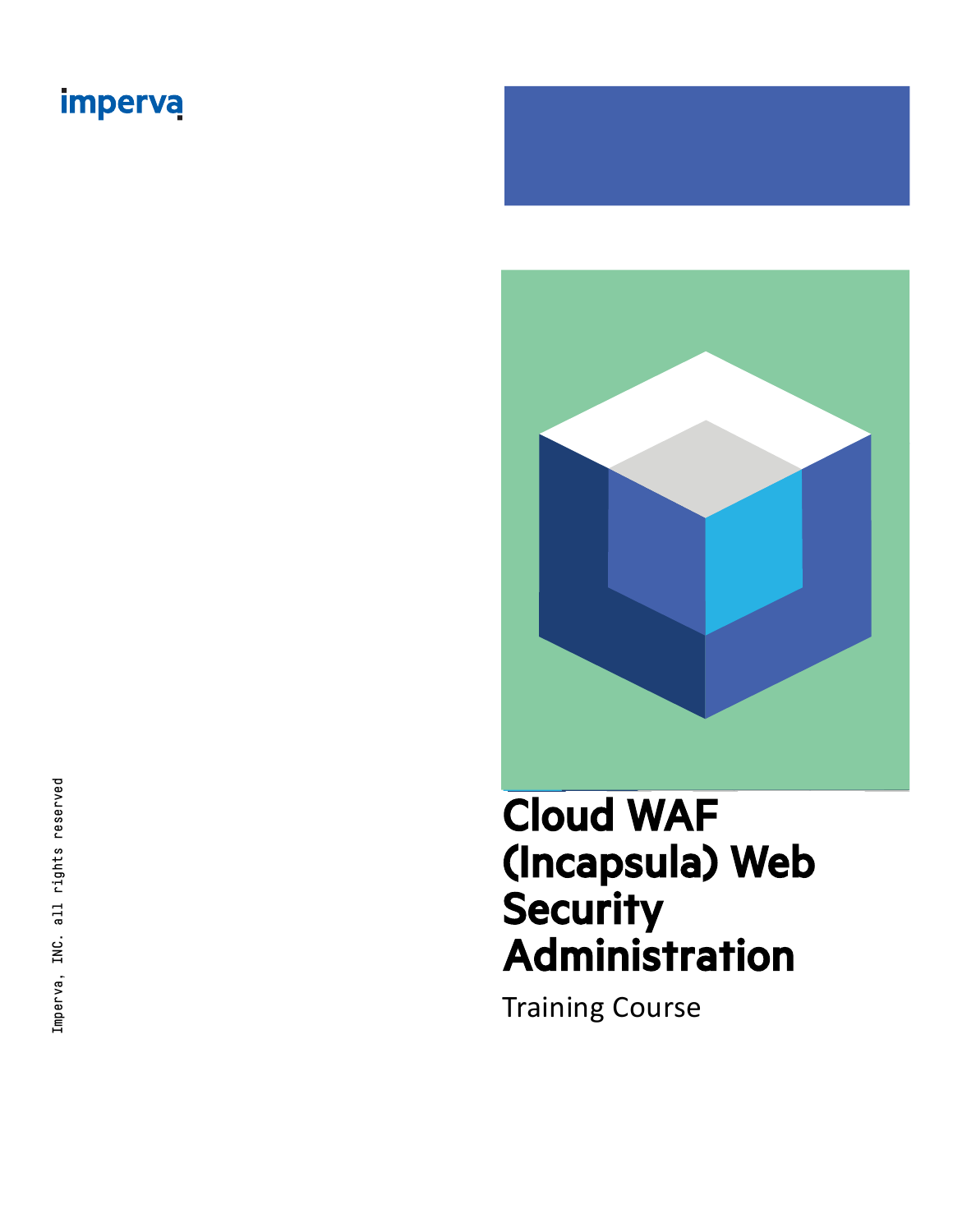# **Incapsula Web Security Administration**

Training Course

Required Training Units: 1 (TR-UNIT) *Training Units are good for 1 year from the time of purchase.*

# **Overview**

In this training course, students will learn:

- The benefits of the optimization, security and redundancy features of Incapsula DDoS protection, Web Site Security, Content Delivery Network and Load Balancer products and solutions.
- Traffic routing, inspection and filtering capabilities between clients and web applications via the Incapsula network.
- Onboarding of an Incapsula Web Application Firewall to protect an organizations web site
- Managing account settings and setting up new system users
- The Incapsula security model, setting up web application security protections, customized rules and handling Layer 7 DDoS Attacks
- Benefits and performance improvements available with various caching options in an Incapsula CDN
- Configuration of load balancing within and between data centers
- Setting up log integration solution, choosing the appropriate retrieve mode, and retrieving logs from a cloud repository

# **Who Should Attend**

This course is intended for anyone who will need to evaluate, configure, or maintain Incapsula Web Security or DDos Protection products; such as, database administrators, security experts, system administrators, Web application developers, and other IT professionals.

# **Prerequisites**

Before taking this course, make sure you have the following skills:

- Working knowledge of DNS, Application Control, SSL, and Web Application Firewalls
- General understanding of networkig protocols, application layer Web protocols, and application layer security concepts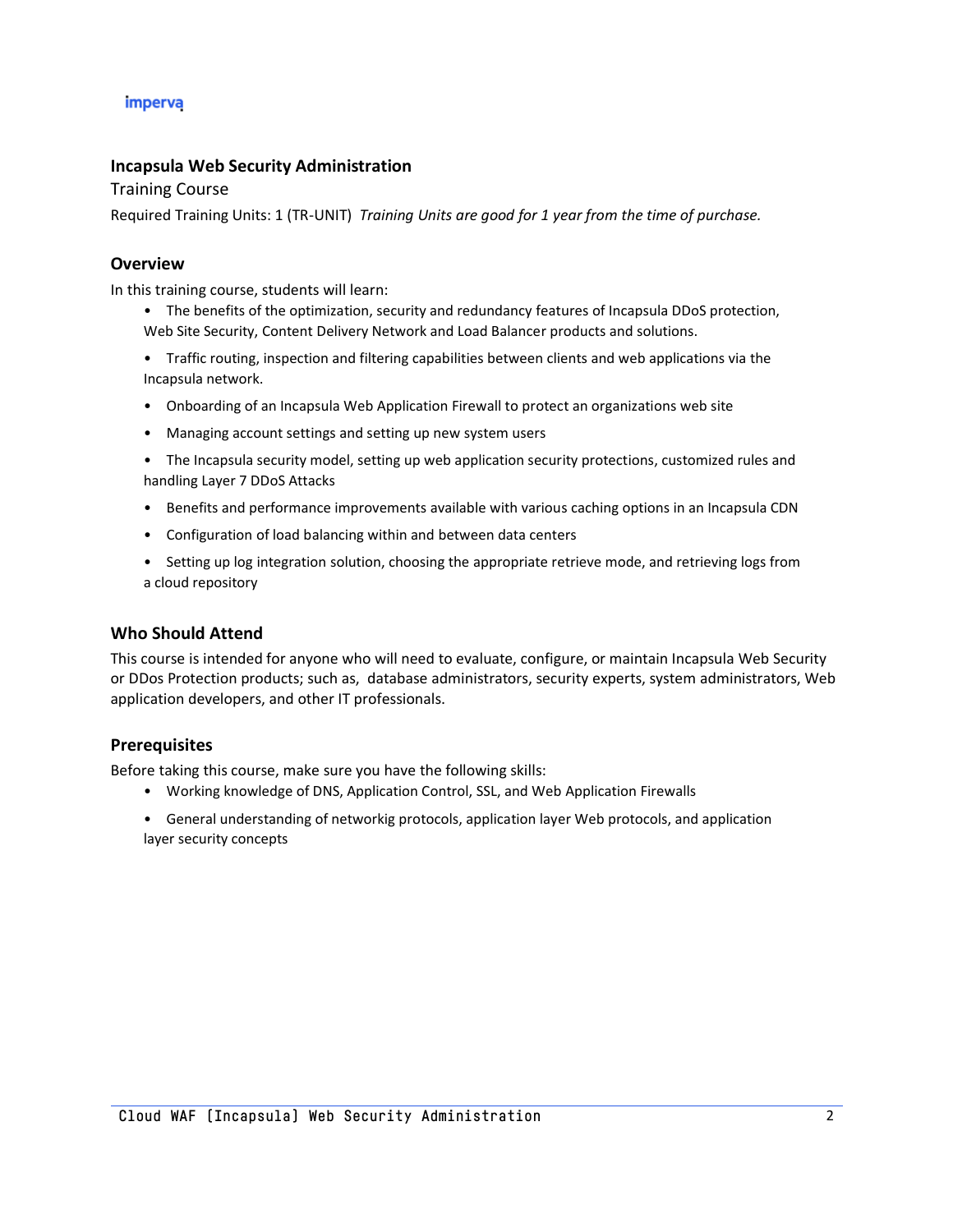# **Lesson Objectives**

#### **Introduction**

- Describe the path data takes between clients and the web applications being protected by Incapsula.
- Describe the Incapsula Network.
- Identify the Incapsula PoP's elements.

#### **Lesson 1: WAF Onboarding**

- Describe the Incapsula WAF Onboarding Process.
- Identify the steps to add a new site into Incapsula protection.
- List the two options available for SSL Support.
- Explain the Domain Redirection feature and its benefits.
- Identify the DNS records to change to protect the organization's naked and full domain with Incapsula.
- Locate where DNS record issues display in the Incapsula interface.

#### **Lesson 2: Account Management**

- Follow the procedure to create additional users in the Incapsula web interface.
- Configure account level settings.
- Describe the functions of the status page and how to subscribe to it.

#### **Lesson 3: Web Application Security**

- Describe Incapsula Client classification process.
- Explain the function of the Access Control security layer about web application protection.
- Explain how the Bot Mitigation security layer addresses automated threats to the web application.
- List Incapsula WAF features and provide examples of attack types blocked.
- Read and analyze security events.
- Describe the function of the Custom Rules & Policy Engine.
- Configure IncapRules to address common use case scenarios.
- Handle a Layer 7 DDoS Attack.

#### **Lesson 4: CDN Performance**

- Describe the flow HTTP requests take between client, Incapsula proxies and origin servers.
- Describe how the cache is built within a PoP.
- Define Static and Dynamic content and explain their differences.
- Identify the four Caching Mode options and their Incapsula web caching behavior.
- Explain the task of purging the cache and describe a situation where it would be desirable.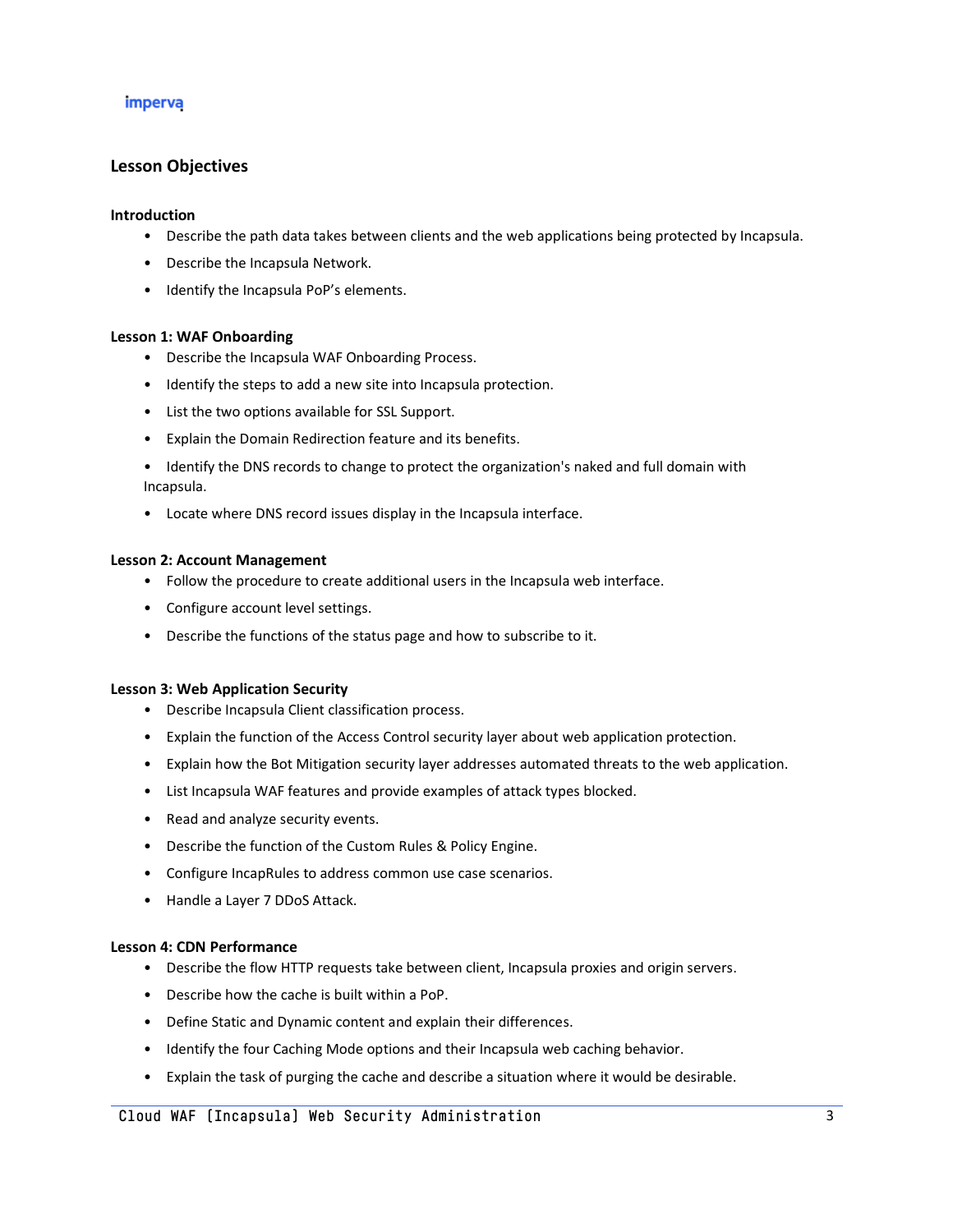- Locate the Incapsula HTTP header that identifies the caching status of a webpage and identify cached and non-cached pages.
- Debug performance issues using X-ray headers.

#### **Lesson 5: Load Balancing**

- Describe the redundancy options available when Incapsula is used without the Load Balancing feature.
- Explain what forms of Load Balancing are available with the Load Balancing feature.
- Identify how Incapsula handles a server outage.
- Configure Incapsula to load balance within a single data center.
- Configure Incapsula to load balance between two or more data centers.
- Configure Incapsula to load balance between data centers based on client geography.
- Configure server health checks and minimum healthy server thresholds.
- Describe the function of Application Delivery rules.
- Configure AD rules to address common use case scenario.

#### **Lesson 6: Logs Integration**

- Describe log collection and retrieval flows.
- List the options available for Logs retrieval.
- Configure Log integration settings using the web user interface.
- Retrieve your logs from the cloud repository using a python connector.

#### **Getting Started**

#### **Delivery Options**

#### **Digital, On-Demand**

Self-paced, e-learning hosted on Imperva University. Students receive:

- ✓ **Four-six hours of video instruction**
- ✓ **Video lab walkthrough**